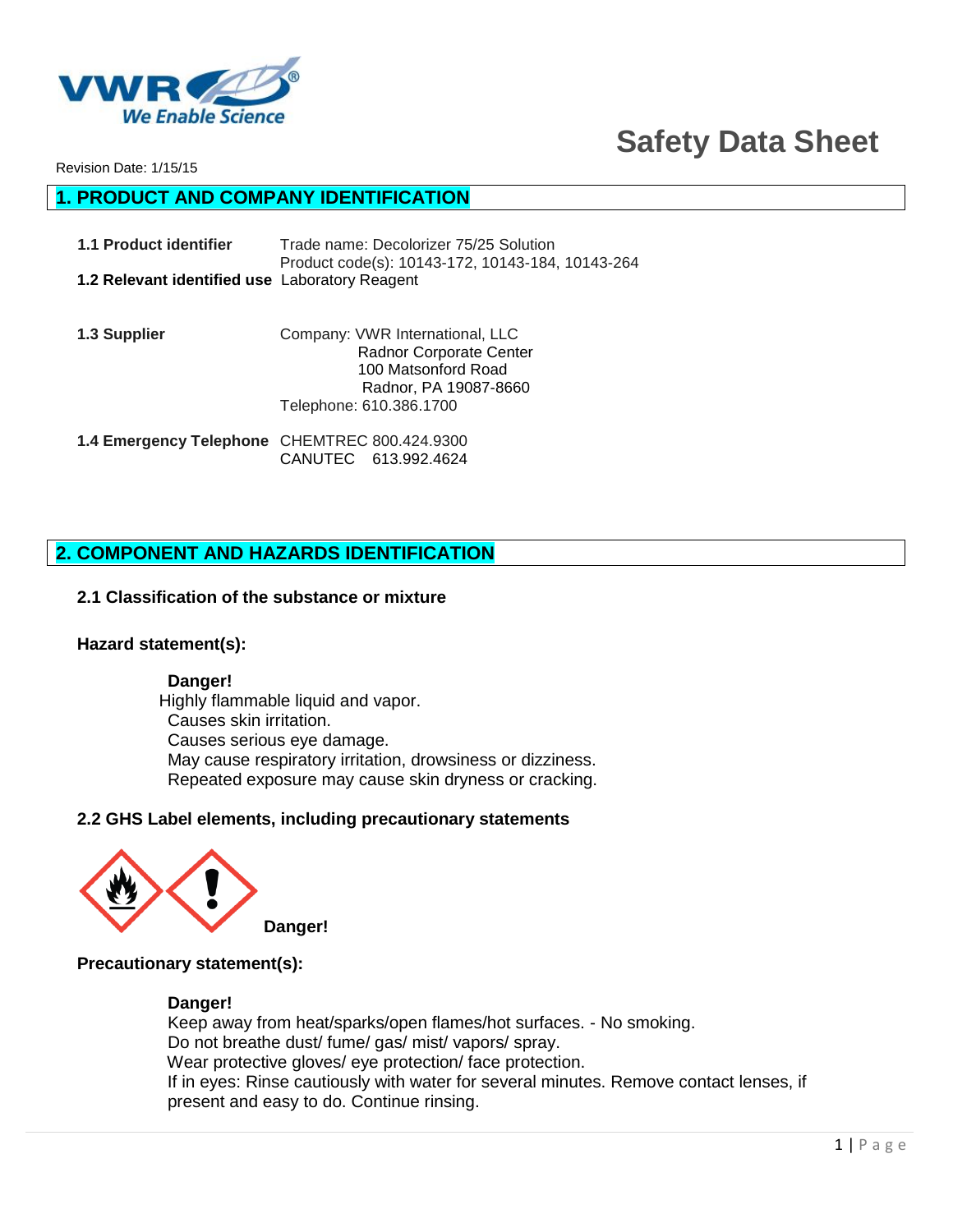

 B-2 Flammable Liquid D-2B Material causing other toxic effects

#### **2.4 NFPA Rating**

 Health hazard: 1 Fire: 3 Reactivity Hazard: 0

#### **2.5 Target Organs**

Kidney, Liver, Heart, Central nervous system.

## **3. COMPOSITION/INFORMATION ON INGREDIENTS**

| 3.1 Components | <b>Name</b> | <b>CAS number</b> | % by weight |
|----------------|-------------|-------------------|-------------|
|                | Ethanol     | 64-17-5           | $<$ 75      |
|                | Methanol    | 67-56-1           | <4          |
|                | Acetone     | 67-64-1           | 25          |
|                |             |                   |             |

#### **4. FIRST AID MEASURES**

#### **4.1 General Information**

**Eye contact:** Check for and remove any contact lenses. Immediately flush eyes with plenty of water for at least 15 minutes, occasionally lifting the upper and lower eyelids. Get medical attention immediately. **Skin contact:** In case of contact, flush skin with plenty of water for at least 15 minutes while removing contaminated clothing and shoes. Wash clothing before reuse. Clean shoes thoroughly before reuse. Get medical attention immediately. **Inhalation:** Move exposed person to fresh air. If not breathing, if breathing is irregular or if respiratory arrest occurs, provide artificial respiration or oxygen by trained personnel. Loosen tight clothing such as a collar, tie, belt or waistband. Get medical attention immediately. **Ingestion:** Call medical doctor or poison control center immediately. Wash out mouth with water. Do not induce vomiting unless directed to do so by medical personnel. Never give anything by mouth to an unconscious person. Get medical attention immediately.

## **5. FIREFIGHTING MEASURES**

| 5.1 Extinguishing media: | Use dry chemical, CO2, water spray (fog) or foam. Not suitable, do not use water jet.                                                                                                                                                                                                                                       |
|--------------------------|-----------------------------------------------------------------------------------------------------------------------------------------------------------------------------------------------------------------------------------------------------------------------------------------------------------------------------|
| 5.2 Special hazards:     | Promptly isolate the scene by removing all persons from the vicinity of the incident if<br>there is a fire. No action shall be taken involving any personal risk or without suitable<br>training. Move containers from fire area if this can be done without risk. Use water spray<br>to keep fire-exposed containers cool. |
| 5.3 Hazardous Products:  | Flammable liquid. In a fire or if heated, a pressure increase will occur and the container<br>may burst with the risk of a subsequent explosion. Run-off to sewer may create fire or<br>explosion hazard.                                                                                                                   |
| 5.4 Special protective   |                                                                                                                                                                                                                                                                                                                             |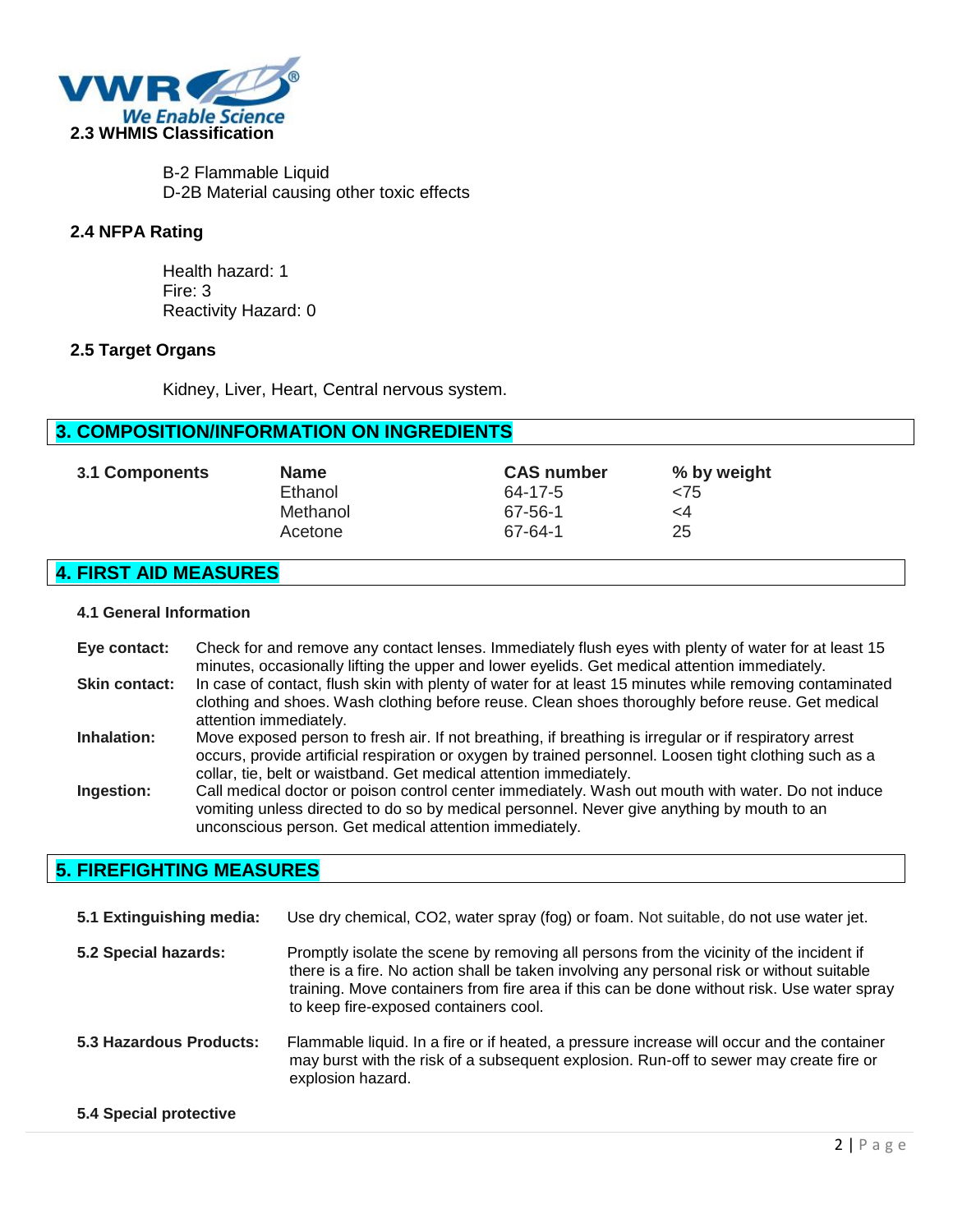

**equipment for fire-fighters:** Fire-fighters should wear appropriate protective equipment and self-contained breathing apparatus (SCBA) with a full face-piece operated in positive pressure mode.

**5.5 Special remarks on explosion hazards:** Vapor may cause flash fire. Vapors may accumulate in low or confined areas or travel a considerable distance to a source of ignition and flash back.

## **6. ACCIDENTAL RELEASE MEASURES**

**6.1 Personal precautions:** No action shall be taken involving any personal risk or without suitable training. Evacuate surrounding areas. Keep unnecessary and unprotected personnel from entering. Do not touch or walk through spilled material. Shut off all ignition sources. No flares, smoking or flames in hazard area. Do not breathe vapor or mist. Provide adequate ventilation. Wear appropriate respirator when ventilation is inadequate. Put on appropriate personal protective equipment (see Section 8).

- **6.2 Environmental precaution:** Avoid dispersal of spilled material and runoff and contact with soil, waterways, drains and sewers. Inform the relevant authorities if the product has caused environmental pollution (sewers, waterways, soil or air).
- **6.3 Clean up:** Stop leak if without risk. Move containers from spill area. Approach release from upwind. Prevent entry into sewers, water courses, basements or confined areas. Contain and collect spillage with non-combustible, absorbent material e.g. sand, earth, vermiculite or diatomaceous earth and place in container for disposal according to local regulations (see section 13). Use spark-proof tools and explosion-proof equipment. Dispose of via a licensed waste disposal contractor. Contaminated absorbent material may pose the same hazard as the spilled product. Note: see section 1 for emergency contact information and section 13 for waste disposal. Dilute with water and mop up if water-soluble or absorb with an inert dry material and place in an appropriate waste disposal container.

## **7. HANDLING AND STORAGE**

**7.1 Safe Handling:** Do not get in eyes, on skin or clothing. Do not breathe vapor or mist. Do not ingest. Use only with adequate ventilation. Wear appropriate respirator when ventilation is inadequate. Do not enter storage areas and confined spaces unless adequately ventilated. Keep in the original container or an approved alternative made from a compatible material, kept tightly closed when not in use. Store and use away from heat, sparks, open flame or any other ignition source. Use explosion-proof electrical (ventilating, lighting and material handling) equipment. Use non-sparking tools. Take precautionary measures against electrostatic discharges. To avoid fire or explosion, dissipate static electricity during transfer by grounding and bonding containers and equipment before transferring material. Use empty containers to retain product, residue can be hazardous. Do not reuse container. **7.2 Storage:** Store in accordance with local regulations. Store in a segregated and approved area.. Store in original container, protected from direct sunlight. Eliminate all ignition sources.

## Separate from oxidizing materials. Keep container tightly closed and sealed until ready for use. Containers that have been opened must be carefully resealed and kept upright to prevent leakage.

## **8. EXPOSURE CONTROLS/PERSONAL PROTECTION**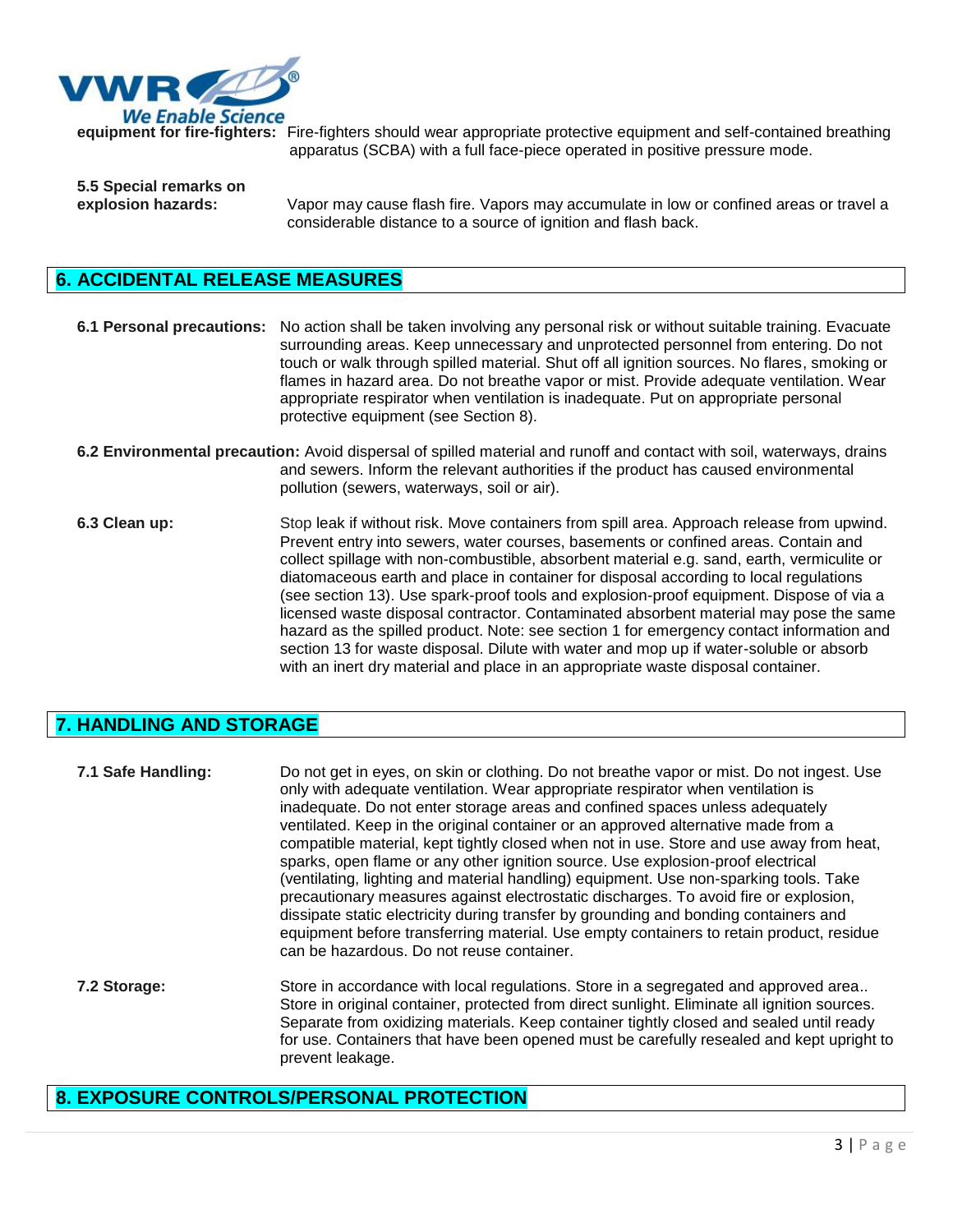

**8.1 Ingredient**

#### **Methanol: Exposure limits ACGIH (United States, 1994). Absorbed through skin.** TWA: 262 mg/m³ STEL: 328 mg/m³ **OSHA (United States, 1989). Absorbed through skin.** TWA:  $260$  mg/m<sup>3</sup> STEL: 325 mg/m³ **ACGIH TLV (United States, 1/2008). Absorbed through skin.** TWA: 200 ppm 8 hour(s). TWA:  $262$  mg/m<sup>3</sup> 8 hour(s). STEL: 250 ppm 15 minute(s). STEL: 328 mg/m<sup>3</sup> 15 minute(s). **OSHA PEL 1989 (United States, 3/1989). Absorbed through skin.** TWA: 200 ppm 8 hour(s). TWA:  $260 \text{ mg/m}^3$  8 hour(s). STEL: 250 ppm 15 minute(s). STEL: 325 mg/m³ 15 minute(s). **NIOSH REL (United States, 6/2008). Absorbed through skin.** TWA: 200 ppm 10 hour(s). TWA:  $260$  mg/m<sup>3</sup> 10 hour(s). STEL: 250 ppm 15 minute(s). STEL: 325 mg/m<sup>3</sup> 15 minute(s). **OSHA PEL (United States, 11/2006).** TWA: 200 ppm 8 hour(s). TWA:  $260$  mg/m<sup>3</sup> 8 hour(s).

**Ethanol: Exposure Limits**

 **ACGIH TLV (United States, 3/2012).** STEL: 1000 ppm 15 minute(s).  **OSHA PEL 1989 (United States, 3/1989).** TWA:  $1900 \text{ mg/m}^3$  8 hour(s). TWA: 1000 ppm 8 hour(s).  **NIOSH REL (United States, 1/2013).** TWA: 1000 ppm 10 hour(s). TWA: 1900 mg/m³ 10 hour(s).  **OSHA PEL (United States, 6/2010).** TWA: 1000 ppm 8 hour(s). TWA:  $1900 \text{ mg/m}^3$  8 hour(s).

**Acetone: Exposure Limits**

 **ACGIH (United States, 1996).** STEL: 1782 mg/m<sup>3</sup> 15 minute(s). TWA:  $1188 \text{ mg/m}^3$  8 hour(s). **OSHA (United States, 1989).** STEL: 2400 mg/m<sup>3</sup> 15 minute(s). TWA:  $1800 \text{ mg/m}^3$  8 hour(s). **ACGIH TLV (United States, 3/2012).** TWA: 500 ppm 8 hour(s). TWA:  $1188 \text{ mg/m}^3 8 \text{ hour(s)}$ . STEL: 750 ppm 15 minute(s). STEL: 1782 mg/m<sup>3</sup> 15 minute(s). **OSHA PEL 1989 (United States, 3/1989).** TWA: 750 ppm 8 hour(s). TWA:  $1800 \text{ mg/m}^3$  8 hour(s).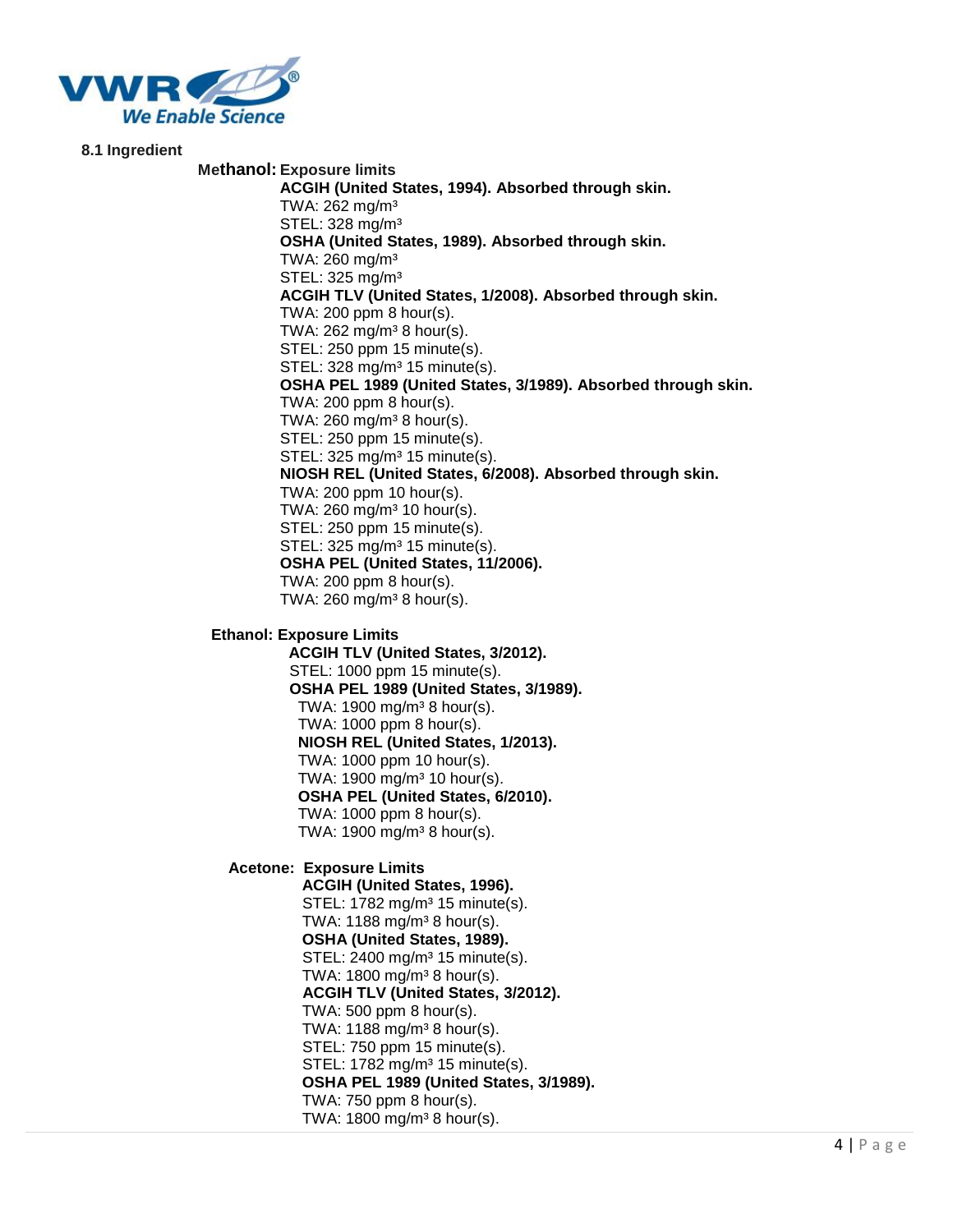

 STEL: 1000 ppm 15 minute(s). STEL: 2400 mg/m<sup>3</sup> 15 minute(s). **NIOSH REL (United States, 1/2013).** TWA: 250 ppm 10 hour(s). TWA: 590 mg/m $3$  10 hour(s). **OSHA PEL (United States, 6/2010).** TWA: 1000 ppm 8 hour(s). TWA:  $2400 \text{ mg/m}^3$  8 hour(s).

#### **Consult local authorities for acceptable exposure limits.**

| 8.2 Engineering measures:                      | Use only with adequate ventilation. Use process enclosures, local exhaust ventilation or<br>other engineering controls to keep worker exposure to airborne contaminants below any<br>recommended or statutory limits. The engineering controls also need to keep gas, vapor<br>or dust concentrations below any lower explosive limits. Use explosion-proof ventilation<br>equipment.                                                                                                                                                                                                                                                                                                                                                                                                                                                                                                                                                                                                                                |
|------------------------------------------------|----------------------------------------------------------------------------------------------------------------------------------------------------------------------------------------------------------------------------------------------------------------------------------------------------------------------------------------------------------------------------------------------------------------------------------------------------------------------------------------------------------------------------------------------------------------------------------------------------------------------------------------------------------------------------------------------------------------------------------------------------------------------------------------------------------------------------------------------------------------------------------------------------------------------------------------------------------------------------------------------------------------------|
| 8.3 Hygiene measures:                          | Wash hands, forearms and face thoroughly after handling chemical products, before<br>eating, smoking and using the lavatory and at the end of the working period. Appropriate<br>techniques should be used to remove potentially contaminated clothing. Wash<br>contaminated clothing before reusing. Ensure that eyewash stations and safety showers<br>are close to the workstation location.                                                                                                                                                                                                                                                                                                                                                                                                                                                                                                                                                                                                                      |
| 8.4 Personal protection<br><b>Respiratory:</b> | Use a properly fitted, air-purifying or air-fed respirator complying with an approved<br>standard if a risk assessment indicates this is necessary. Respirator selection must be<br>based on known or anticipated exposure levels, the hazards of the product and the safe<br>working limits of the selected respirator.<br>Hands: Chemical-resistant, impervious gloves complying with an approved standard<br>should be worn at all times when handling chemical products if a risk assessment<br>indicates this is necessary. Recommended: neoprene<br>Eyes: Safety eyewear complying with an approved standard should be used when a risk<br>assessment indicates this is necessary to avoid exposure to liquid splashes, mists or<br>dusts. Recommended: splash goggles<br><b>Skin:</b> Personal protective equipment for the body should be selected based on the task<br>being performed and the risks involved and should be approved by a specialist before<br>handling this product. Recommended: lab coat |

**8.5 Environmental exposure controls:** Emissions from ventilation or work process equipment should be checked to ensure they comply with the requirements of environmental protection legislation. In some cases, fume scrubbers, filters or engineering modifications to the process equipment will be necessary to reduce emissions to acceptable levels.

#### **9. PHYSICAL AND CHEMICAL PROPERTIES**

**9.1 Information on basic physical and chemical properties**

| <b>Physical state:</b>                | Liauid.                     | Color:                                    | Clear                         |
|---------------------------------------|-----------------------------|-------------------------------------------|-------------------------------|
| <b>Flash Point:</b>                   | Closed cup: 11.667C (60.5F) | Odor:                                     | Characteristic, alcohol-like. |
| pH:                                   | Not available.              | Boiling/condensation point: Not available |                               |
| Melting/freezing point: Not available |                             | <b>Relative density:</b>                  | Not available                 |
| Vapor pressure:                       | Not available               | Vapor density:                            | Not available                 |
| Odor threshold:                       | Not available               | <b>Evaporation rate:</b>                  | Not available                 |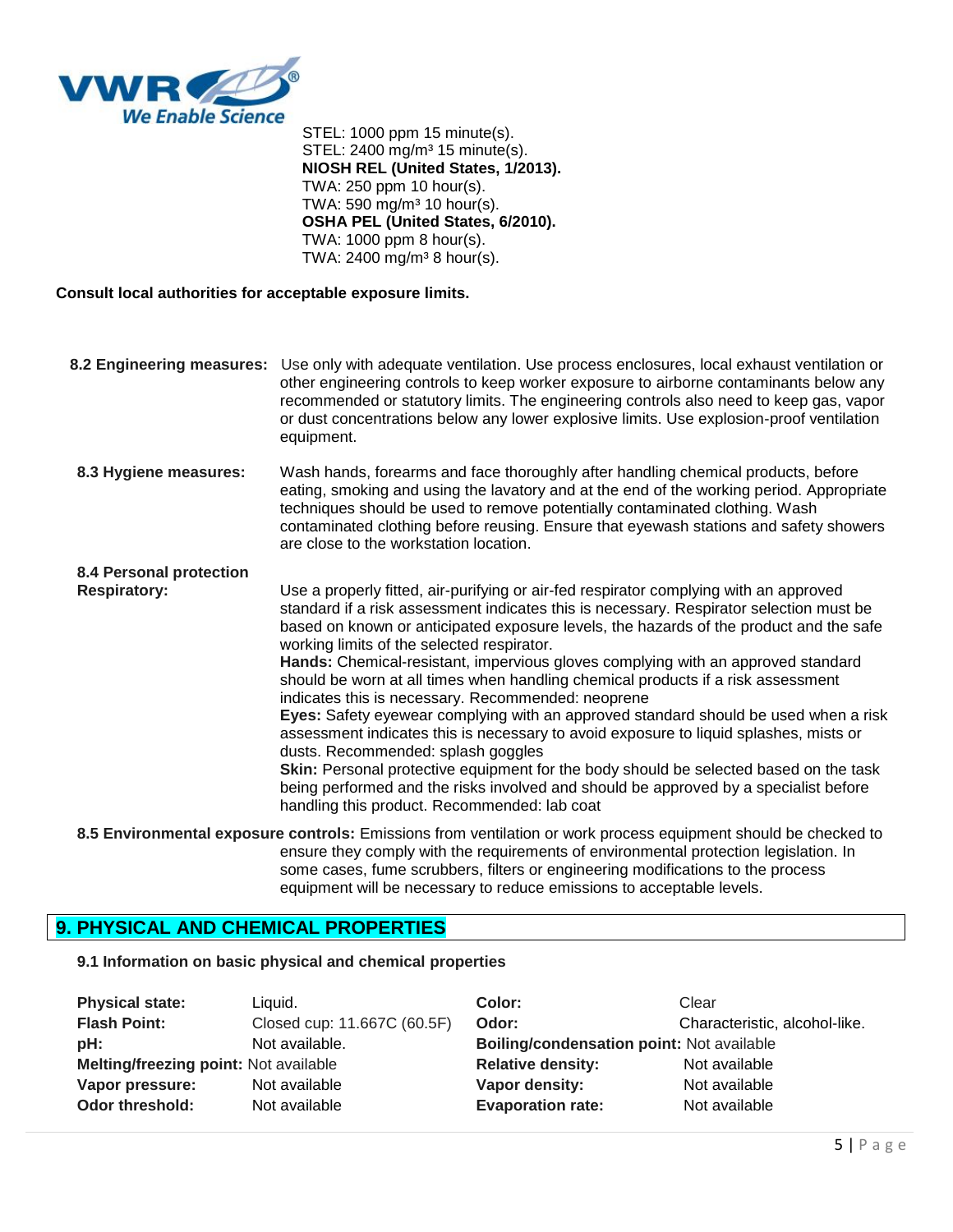

## **10. STABILITY AND REACTIVITY**

**10.1 Chemical stability:** The product is stable.

 **10.2 Possibility of hazardous**

 **reactions:** Under normal conditions of storage and use, hazardous reactions will not occur.

 **10.3 Hazardous polymerization:** Under normal conditions of storage and use, hazardous polymerization will not occur.

 **10.4 Conditions to avoid:** Avoid all possible sources of ignition (spark or flame). Do not pressurize, cut, weld, braze, solder, drill, grind or expose containers to heat or sources of ignition

 **10.5 Materials to avoid:** Highly reactive or incompatible with the following materials: oxidizing materials. Reactive or incompatible with the following materials: metals and acids.

#### **10.6 Hazardous decomposition**

.

.

 **products:** Under normal conditions of storage and use, hazardous decomposition products should not occur

 **10.7 Conditions of reactivity:** Highly flammable in the presence of the following materials or conditions: open flames, sparks and static discharge, heat, shocks and mechanical impacts and oxidizing materials. Highly explosive in the presence of the following materials or conditions: open flames, sparks and static discharge, heat, shocks and mechanical impacts and oxidizing materials. Vapor may cause flash fire. Vapors may accumulate in low or confined areas

## **11. TOXICOLOGICAL INFORMATION**

#### **11.1 Information on toxicological effects**

#### **Acute Toxicity**

| Oral LD50:                                        | no data available |
|---------------------------------------------------|-------------------|
| <b>Inhalation LC50:</b>                           | no data available |
| Dermal LD50:                                      | no data available |
| Other information on acute toxicity:              | no data available |
| <b>Skin corrosion/irritation:</b>                 | no data available |
| Serious eye damage/eye irritation:                | no data available |
| <b>Respiratory or skin sensitization:</b>         | no data available |
| Germ cell mutagenicity:                           | no data available |
| Specific target organ toxicity, single exposure   |                   |
| (Globally Harmonized System):                     | no data available |
| Specific target organ toxicity, repeated exposure |                   |
| (Globally Harmonized System):                     | no data available |
| <b>Aspiration hazard:</b>                         | no data available |

#### **11.2 Potential Health Effects**

**Inhalation:** Toxic if inhaled. Causes respiratory tract irritation. **Ingestion:** Toxic if swallowed. **Skin:** Toxic if absorbed through skin. Causes skin irritation. **Eyes:** Causes eye irritation.

#### **11.2 Signs and Symptoms of Exposure**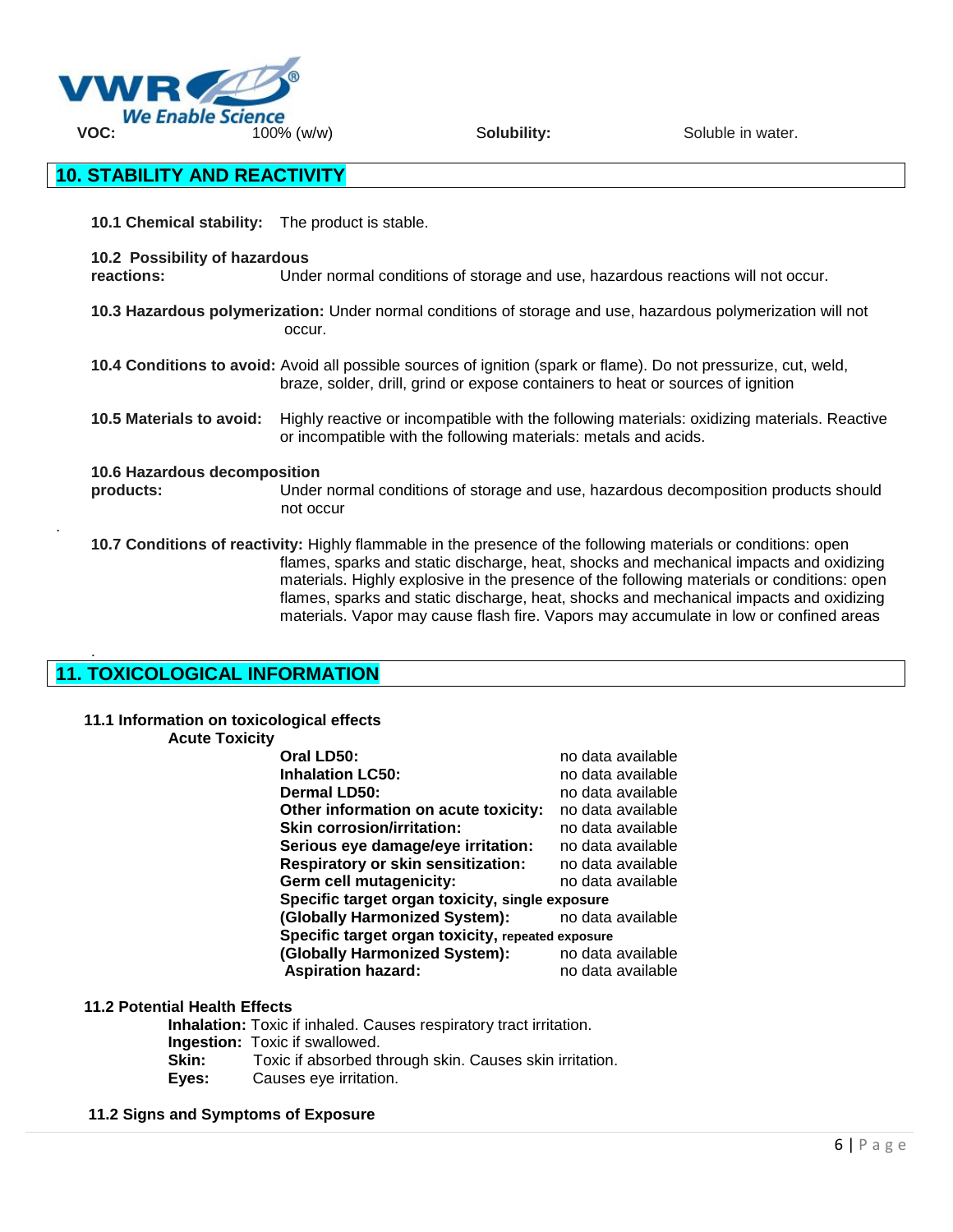

To the best of our knowledge, the chemical, physical, and toxicological properties have not been thoroughly investigated..

#### **12. ECOLOGICAL INFORMATION**

#### **12.1 Data:**

 **Toxicity:** No data available **Persistence and degradability:** No data available **Bioaccumulative potential:** No data available **Mobility in soil:** No data available **PBT and vPvB assessment:** No data available **Other adverse effects:** No data available

#### **13. DISPOSAL CONSIDERATIONS**

**13C.1 Methods:** The information presented only applies to the material as supplied. The identification based on characteristic(s) or listing may not apply if the material has been used or otherwise contaminated. It is the responsibility of the waste generator to determine the toxicity and physical properties of the material generated to determine the proper waste identification and disposal methods in compliance with applicable regulations. Disposal should be in accordance with applicable regional, national, local laws and regulations.

### **14. TRANSPORT INFORMATION**

#### **Land Transport DOT (US)**

| <b>UN No.:</b><br>Proper Shipping Name:<br><b>Marine Pollutant:</b><br><b>Poison Inhalation Hazard: No</b> | UN1993, Class 3, Packing Group II<br>Flammable liquids, n.o.s. (Ethanol, Acetone)<br>No    |
|------------------------------------------------------------------------------------------------------------|--------------------------------------------------------------------------------------------|
| <b>TDG</b><br>UN No.<br><b>Hazard Class</b><br><b>Subsidiary Hazard Class 6.1</b><br><b>Packing Group</b>  | UN1993<br><b>Proper Shipping Name</b> Flammable liquid n.o.s. (Ethanol, Acetone<br>3<br>Ш  |
| <b>IATA</b><br>UN No.<br><b>Hazard Class</b><br><b>Subsidiary Hazard Class 6.1</b><br><b>Packing Group</b> | UN1993<br><b>Proper Shipping Name</b> Flammable liquid n.o.s. (Ethanol, Acetone)<br>3<br>Ш |
| <b>IMDG/IMP</b>                                                                                            |                                                                                            |

| UN No.                      | UN 1993                                    |
|-----------------------------|--------------------------------------------|
| <b>Proper Shipping Name</b> | Flammable liquid n.o.s. (Ethanol, Acetone) |
| <b>Hazard Class</b>         | З                                          |
| <b>Packing Group</b>        |                                            |
| <b>EMS-NO</b>               | $F-E. S-E$                                 |
|                             |                                            |

## **15. REGULATORY INFORMATION**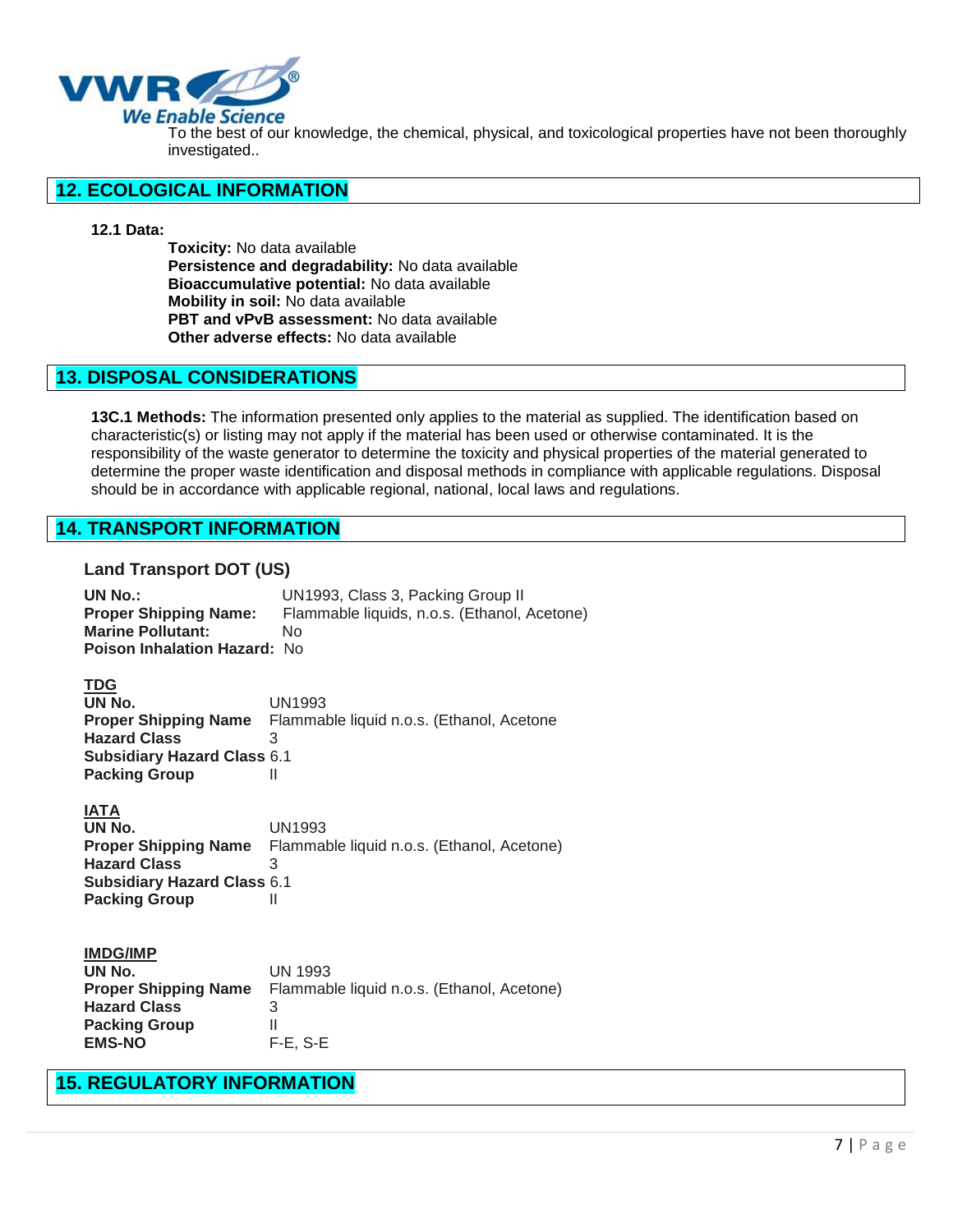

| <b>United States</b><br><b>HCS Classification:</b>            | Flammable liquid, Toxic material, Irritating material, Target organ effects                                                                                                                                                                                                                                                                                                                                                                                                                                                                                                                                                                                                                                                            |
|---------------------------------------------------------------|----------------------------------------------------------------------------------------------------------------------------------------------------------------------------------------------------------------------------------------------------------------------------------------------------------------------------------------------------------------------------------------------------------------------------------------------------------------------------------------------------------------------------------------------------------------------------------------------------------------------------------------------------------------------------------------------------------------------------------------|
|                                                               | U.S. Federal regulations: TSCA 8(a) IUR: Partial exemption<br><b>United States inventory (TSCA 8b):</b><br>Listed on inventory.<br>SARA 302/304/311/312 extremely hazardous substances: No products were found.<br>SARA 302/304 emergency planning and notification: No products were found.<br>SARA 302/304/311/312 hazardous chemicals: Acetone, Ethanol, Methanol.<br>SARA 311/312 MSDS distribution - chemical inventory - hazard identification:<br>Methanol: Fire hazard, Immediate (acute) health hazard, Delayed (chronic) health hazard<br>Ethanol: Fire hazard, Immediate (acute) health hazard, Delayed (chronic) health hazard<br>Acetone: : Fire hazard, Immediate (acute) health hazard, Delayed (chronic) health hazard |
| <b>DEA List I Chemicals:</b><br><b>DEA List II Chemicals:</b> | Not listed<br>Listed                                                                                                                                                                                                                                                                                                                                                                                                                                                                                                                                                                                                                                                                                                                   |

| <b>SARA 313</b>               |                     |                   |                      |
|-------------------------------|---------------------|-------------------|----------------------|
|                               | <b>Product name</b> | <b>CAS number</b> | <b>Concentration</b> |
| Form R - Reporting            |                     |                   |                      |
| <b>Requirements:</b>          | Methanol            | 64-17-5           | $<$ 4%               |
| <b>Supplier notification:</b> | Methanol            | 64-17-5           | $<$ 4%               |

SARA 313 notifications must not be detached from the MSDS and any copying and redistribution of the MSDS shall\ include copying and redistribution of the notice attached to copies of the MSDS subsequently redistributed.

| <b>Connecticut Carcinogen Reporting:</b>      | None of the components are listed.                                                                     |
|-----------------------------------------------|--------------------------------------------------------------------------------------------------------|
| <b>Connecticut Hazardous Material Survey:</b> | None of the components are listed.                                                                     |
| <b>Florida substances:</b>                    | None of the components are listed.                                                                     |
| <b>Illinois Chemical Safety Act:</b>          | None of the components are listed.                                                                     |
| <b>Illinois Toxic Substances</b>              |                                                                                                        |
| <b>Disclosure to Employee Act:</b>            | None of the components are listed.                                                                     |
| Louisiana Spill:                              | None of the components are listed.                                                                     |
| <b>Louisiana Reporting:</b>                   | None of the components are listed.                                                                     |
| <b>Massachusetts Spill:</b>                   | None of the components are listed.                                                                     |
| <b>Massachusetts Substances:</b>              | The following components are listed: Ethanol, Methanol, Acetone                                        |
| <b>Minnesota Hazardous Substances:</b>        | None of the components are listed.                                                                     |
| <b>Michigan Critical Material:</b>            | None of the components are listed.                                                                     |
| <b>NJ Toxic Catastrophe Prevention Act:</b>   | None of the components are listed.                                                                     |
| <b>New Jersey Spill:</b>                      | None of the components are listed.                                                                     |
| <b>New Jersey Hazardous Substances:</b>       | The following components are listed: Ethanol, Methanol, Acetone                                        |
| <b>NY Toxic Chemical Release Reporting:</b>   | None of the components are listed.                                                                     |
| <b>New York Acutely Hazardous Substances:</b> | The following components are listed: Methanol, Acetone                                                 |
|                                               | Pennsylvania RTK Hazardous Substances: The following components are listed: Ethanol, Methanol, Acetone |
| <b>Rhode Island Hazardous Substances:</b>     | None of the components are listed.                                                                     |
|                                               |                                                                                                        |
| <b>WHMIS (Canada):</b>                        | Class B-2: Flammable Liquid                                                                            |
|                                               | Class D-2B: Material causing other toxic effects (Toxic).                                              |
|                                               |                                                                                                        |
| <b>Canadian lists:</b>                        | <b>CEPA Toxic substances: Volatile organic compounds</b>                                               |
|                                               | Canadian ARET: None of the components are listed.                                                      |
|                                               | <b>Canadian NPRI:</b> The following components are listed: Ethanol, Methanol,                          |
|                                               | Acetone.                                                                                               |
|                                               | Alberta Designated Substances: None of the components are listed.                                      |
|                                               | Ontario Designated Substances: None of the components are listed.                                      |
|                                               | Quebec Designated Substances: None of the components are listed.                                       |
|                                               |                                                                                                        |